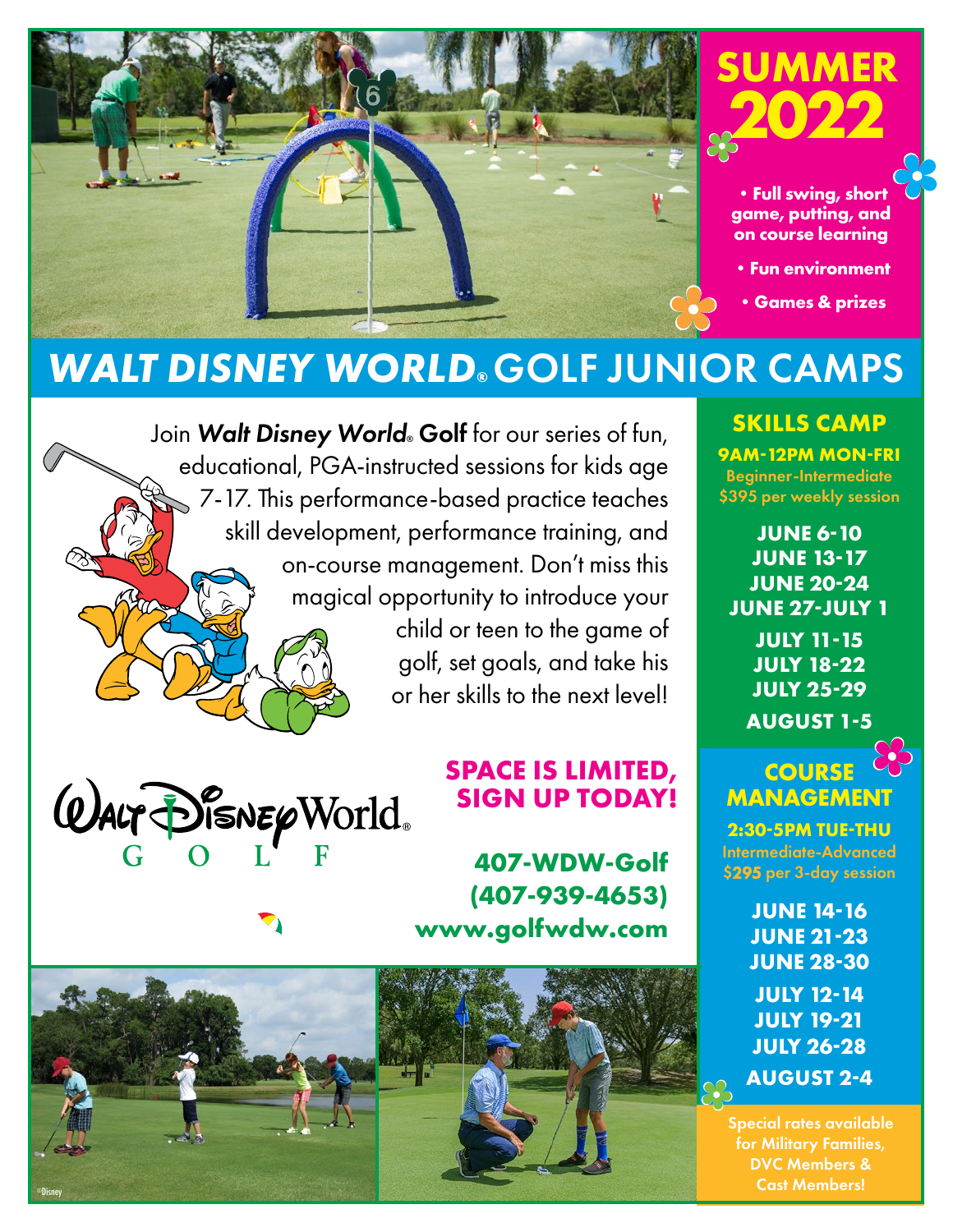

## **JUNIOR CAMP SIGNUP FORM SUMMER 2022**



|                                                                                                | <b>SKILLS CAMP</b>                                      |
|------------------------------------------------------------------------------------------------|---------------------------------------------------------|
|                                                                                                | <b>9AM-12PM MON-FRI</b><br><b>Beginner-Intermediate</b> |
|                                                                                                | \$395 per weekly session                                |
|                                                                                                | $\Box$ JUNE 6-10                                        |
|                                                                                                | $\Box$ JUNE 13-17                                       |
|                                                                                                | $\Box$ JUNE 20-24                                       |
|                                                                                                | $\Box$ JUNE 27-JULY 1                                   |
|                                                                                                | $\Box$ JULY 11-15                                       |
|                                                                                                | $\Box$ JULY 18-22<br><b>U JULY 25-29</b>                |
|                                                                                                |                                                         |
|                                                                                                | <b>LAUGUST 1-5</b>                                      |
|                                                                                                | <b>COURSE</b>                                           |
|                                                                                                | <b>MANAGEMENT</b>                                       |
|                                                                                                | 2:30-5PM TUE-THU                                        |
|                                                                                                | <b>Intermediate-Advanced</b>                            |
|                                                                                                | \$295 per 3-day session                                 |
|                                                                                                | <b>UUNE 14-16</b>                                       |
| SPECIAL NOTES/COMMENTS                                                                         | $\Box$ JUNE 21-23                                       |
|                                                                                                | $\Box$ JUNE 28-30                                       |
|                                                                                                | $\Box$ JULY 12-14                                       |
|                                                                                                | <b>UULY 19-21</b><br><b>U JULY 26-28</b>                |
|                                                                                                | $\Box$ AUGUST 2-4                                       |
| HOW DID YOU HEAR ABOUT OUR JUNIOR GOLF PROGRAM?                                                |                                                         |
| $\square$ Email $\square$ golfwdw.com $\square$ Friend Referral $\square$ Facebook             | <b>PARK 11 12 134</b>                                   |
|                                                                                                |                                                         |
|                                                                                                |                                                         |
| <b>CONTINUED ON NEXT PAGE.</b> Complete entire document and return to mschlager@palmergolf.com |                                                         |
|                                                                                                |                                                         |
| <b>POL PIP</b>                                                                                 |                                                         |
|                                                                                                |                                                         |
|                                                                                                |                                                         |
|                                                                                                |                                                         |